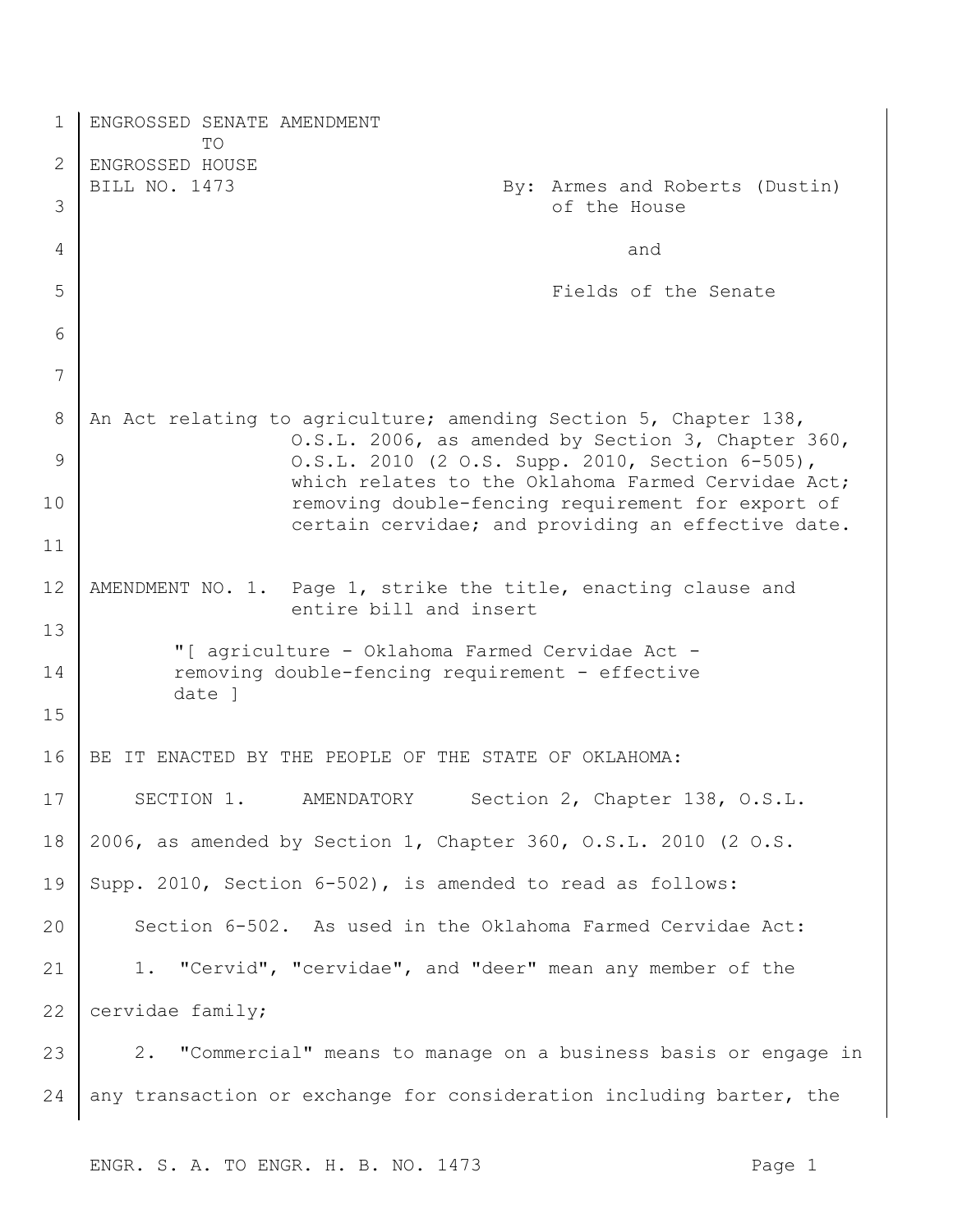1 2 offer to sell, or possession with intent to sell for profit or monetary gain;

3 4 3. "Department" means the Oklahoma Department of Agriculture, Food, and Forestry;

5 6 7 8 9 10 11 12 13 14 4. "Farmed cervidae" means all species of the cervid family and hybrids including white-tailed deer, elk, mule deer, red deer, or any other member of the family cervidae specified in rule by the State Board of Agriculture with written concurrence of the Department of Wildlife Conservation that are raised or maintained within a perimeter fence or confined space for the production of meat and other agricultural products, sport, exhibition, personal use, or any other purpose. Farmed cervidae shall be considered livestock as long as they remain in a farmed cervidae facility. Farmed cervidae shall not include cervidae in a commercially licensed hunting facility;

15 16 17 18 5. "Farmed cervidae facility" means any private or public premises that contain one or more privately owned cervidae and the privately owned cervidae are not removed from the premises through hunting;

19 20 6. "Native cervidae" means any and all cervidae that are indigenous to Oklahoma or are living in a state of nature;

21 22 7. "Noncommercial" means to manage for personal enjoyment and personal use;

23 24 8. "Operator" means the person who performs the daily farmed cervidae management functions;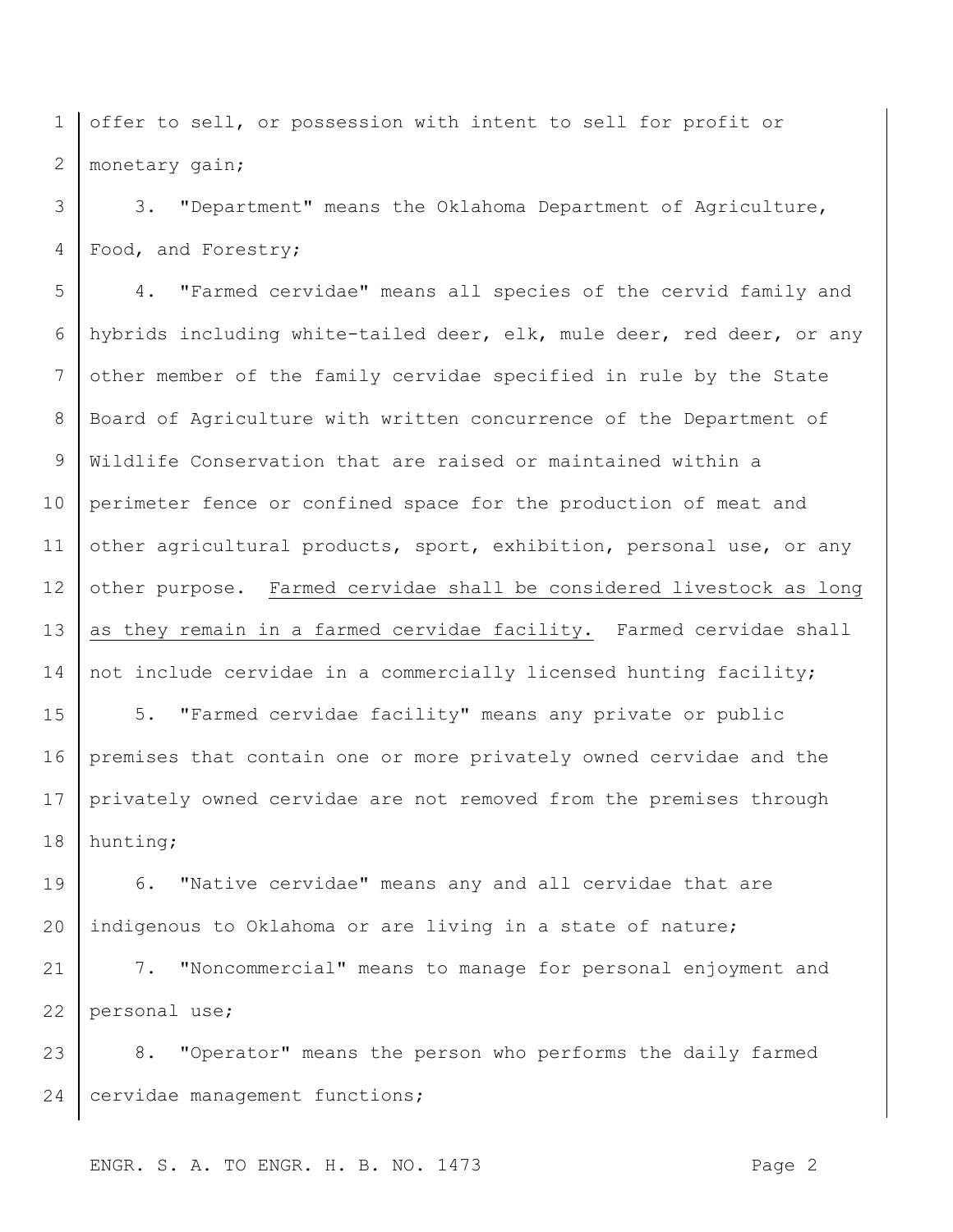1 2 9. "Owner" means a person with legal title to a farmed cervid or herd of farmed cervidae;

3 4 5 6 7 8 9 10 11 12 13 14 15 16 17 18 19 20 21 22 10. "Premises" means the ground, area, buildings, water source and equipment commonly shared by a herd of cervidae; and 11. "Proof of ownership" means an inspection certificate of sale from a licensed public livestock market showing individual identification, a bill of sale, a certificate of sale, court orders, a statement that the cervidae was born from animals owned by the seller, or any other document the Department deems acceptable. SECTION 2. AMENDATORY Section 5, Chapter 138, O.S.L. 2006, as amended by Section 3, Chapter 360, O.S.L. 2010 (2 O.S. Supp. 2010, Section 6-505), is amended to read as follows: Section 6-505. A. The Oklahoma Department of Agriculture, Food, and Forestry shall promulgate rules regarding the application and licensing process, including but not limited to: 1. The expiration date of a farmed cervidae facility license: a. the license shall expire on June 30 of each calendar year, and the renewal application shall be submitted no later than February 15 April 1 of each calendar year, b. any renewal application received or postmarked after the renewal date shall be subject to a ten-percent

penalty in addition to the renewal fee,

24

23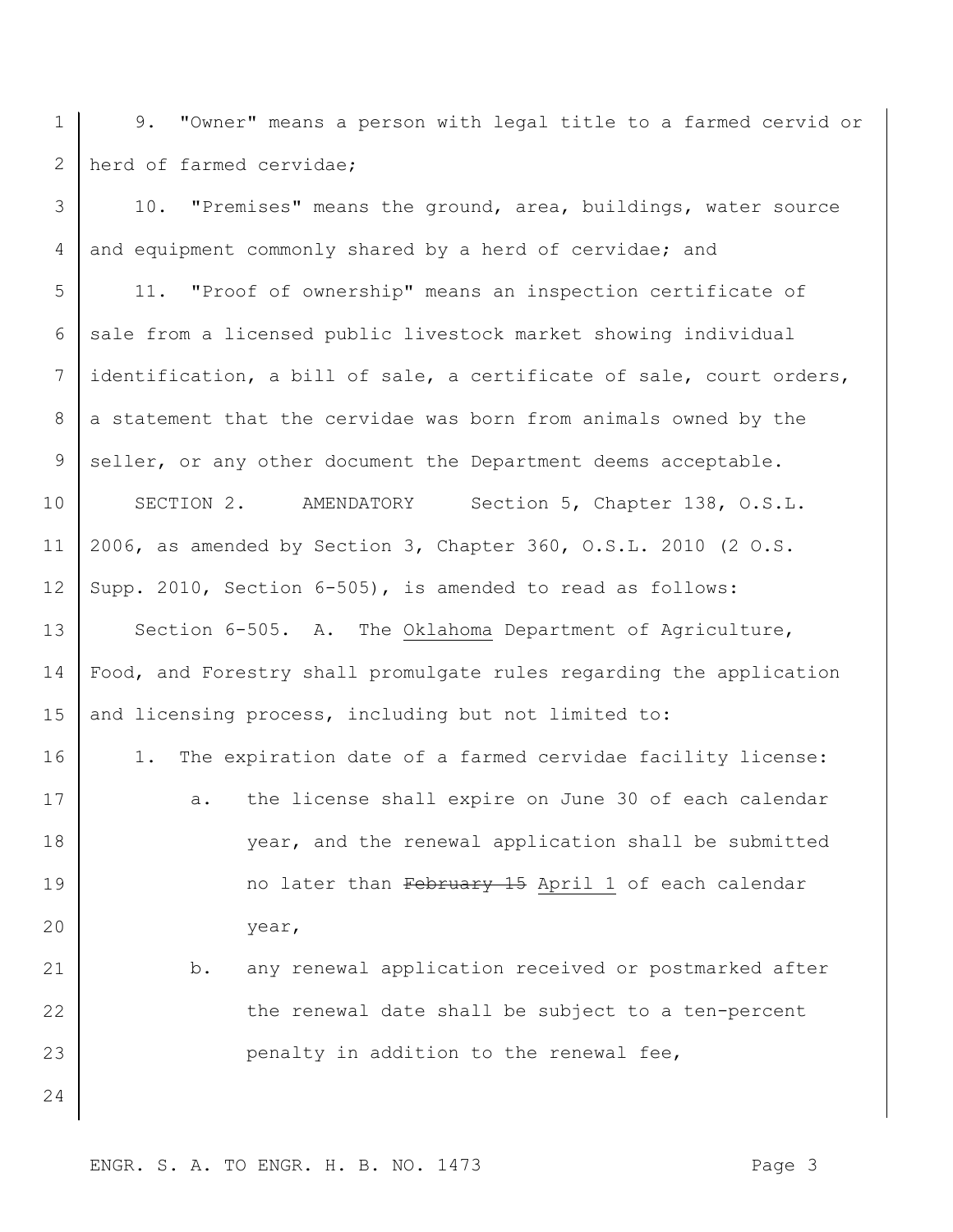- 1 2 3 4 5 6 7 c. in addition to the renewal application containing all information from the initial license application other than the information requirements of paragraphs 6, 7 and 8 of subsection C of Section 6-504 of this title, the licensee shall submit a signed, complete, accurate, and legible form with the following information:
	- (1) the annual report containing all inventory information for all cervidae one (1) year of age or older, unless the facility is a Chronic Wasting Disease monitored herd with a current Chronic Wasting Disease inventory on file with the Department,
		- (2) any changes to the facility or change in status of convictions as required by paragraph 8 of subsection C of Section 6-504 of this title since the last renewal or original license application, including, but not limited to:
	- (a) changes in contact information, and (b) changes in perimeter fences, including attaching an updated facility map indicating any expansion, change in facility perimeter, or any additional fencing, and

8

9

10

11

12

13

14

15

16

17

18

19

20

21

22

23

24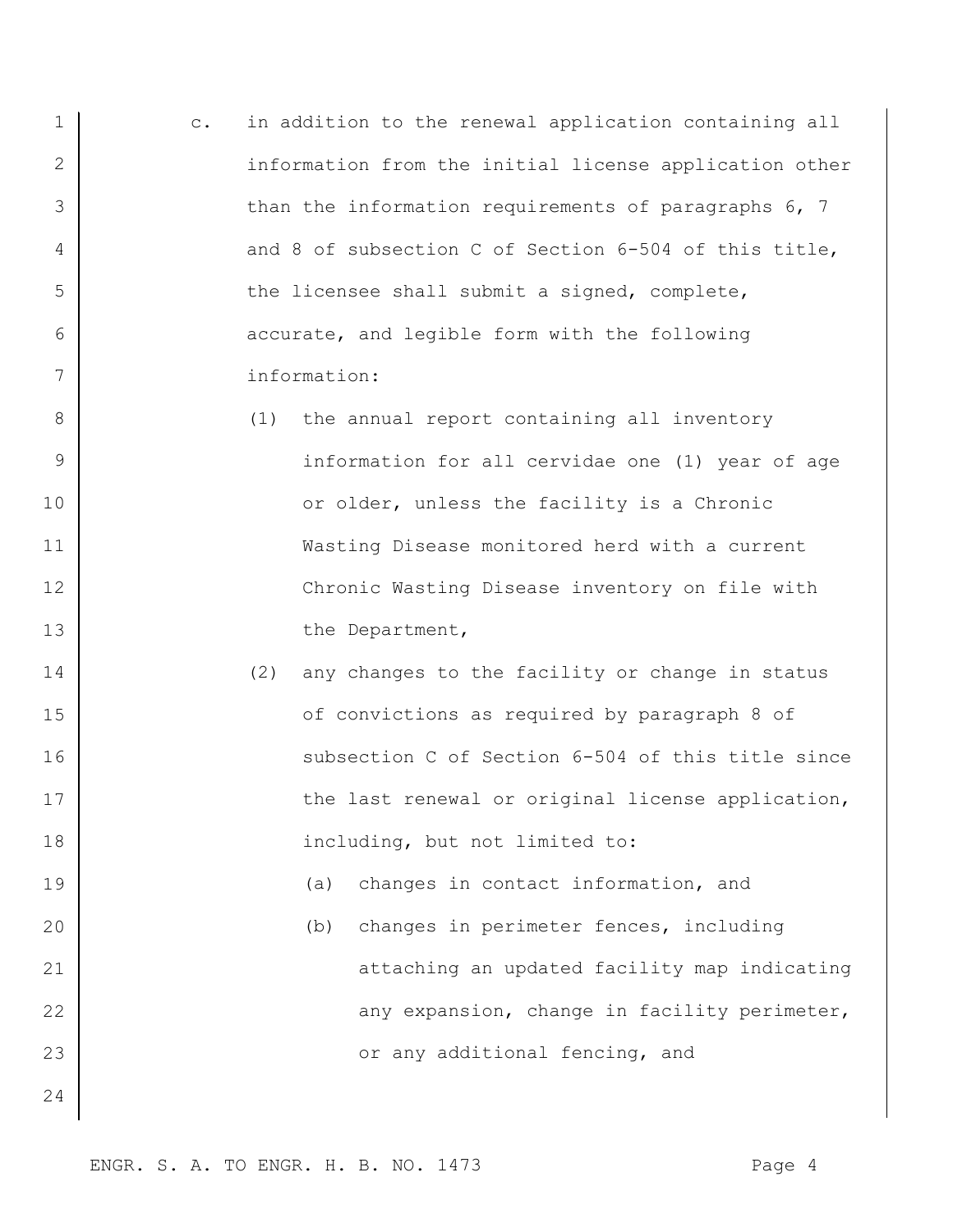|       | d.<br>failure to renew a license by the expiration date           |
|-------|-------------------------------------------------------------------|
|       | shall result in the facility being quarantined until              |
|       | an administrative hearing can be conducted.<br>The                |
|       | failure may result in revocation of the license, loss             |
|       | of the facility number, closure of the facility, and              |
|       | removal of the cervidae from the premises;                        |
| $2$ . | Fees for farmed cervidae facility licenses and all renewals;      |
| 3.    | Procedures for the transfer of ownership:                         |
|       | the new owner or operator shall submit to the<br>а.               |
|       | Department a transfer application, attaching any                  |
|       | change of conditions resulting from the transfer of               |
|       | ownership or operation,                                           |
|       | after receipt of the information required, the<br>b.              |
|       | Department shall review the information, and within               |
|       | thirty (30) days, issue approval or denial of the                 |
|       | transfer. Transfer of a license shall be denied                   |
|       | only if the new owner or operator cannot comply with              |
|       | the requirements of transfer, and                                 |
|       | if a transfer is denied, written notification of the<br>$\circ$ . |
|       | denial and an opportunity for an administrative                   |
|       | hearing on the denial shall be given to the                       |
|       | applicant for a transfer license by the Department.               |
|       | The notification shall set forth the reasons for the              |
|       | denial, steps necessary to meet the requirements for              |
|       |                                                                   |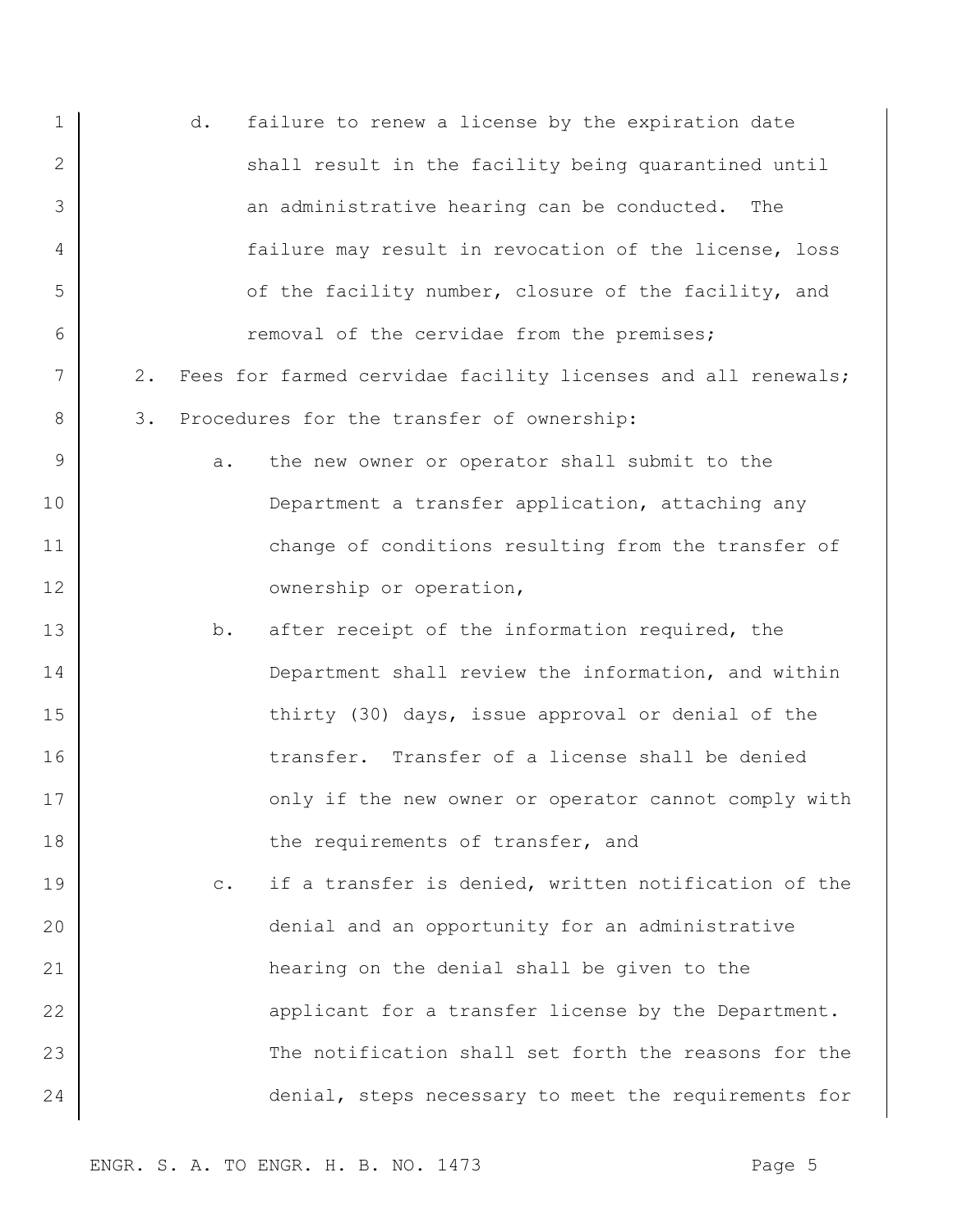| $\mathbf 1$ | a transfer license and the opportunity for the           |
|-------------|----------------------------------------------------------|
| 2           | applicant to request an administrative hearing;          |
| 3           | Recordkeeping requirements:<br>4.                        |
| 4           | all required records shall be kept by the owner or<br>a. |
| 5           | operator for a maximum of three (3) years, and           |
| 6           | the following records shall be maintained at the<br>b.   |
| 7           | facility:                                                |
| 8           | records of all cervidae sold, killed, given away,<br>(1) |
| 9           | transported, or shipped from a farmed cervidae           |
| 10          | facility,                                                |
| 11          | (2)<br>proof that the cervidae are from a legal source   |
| 12          | and records kept and animals marked to identify          |
| 13          | individual animals,                                      |
| 14          | the Chronic Wasting Disease inventory or an<br>(3)       |
| 15          | inventory of cervidae one (1) year of age or             |
| 16          | older containing the following information:              |
| 17          | (a) name and address of the farmed cervidae              |
| 18          | facility, the owner, and the operator,                   |
| 19          | a listing of any and all identification<br>(b)           |
| 20          | numbers assigned to the cervidae by the                  |
| 21          | owner or operator and any other official                 |
| 22          | entity using either any official                         |
| 23          | identification approved by the Department or             |
| 24          | United States Department of Agriculture                  |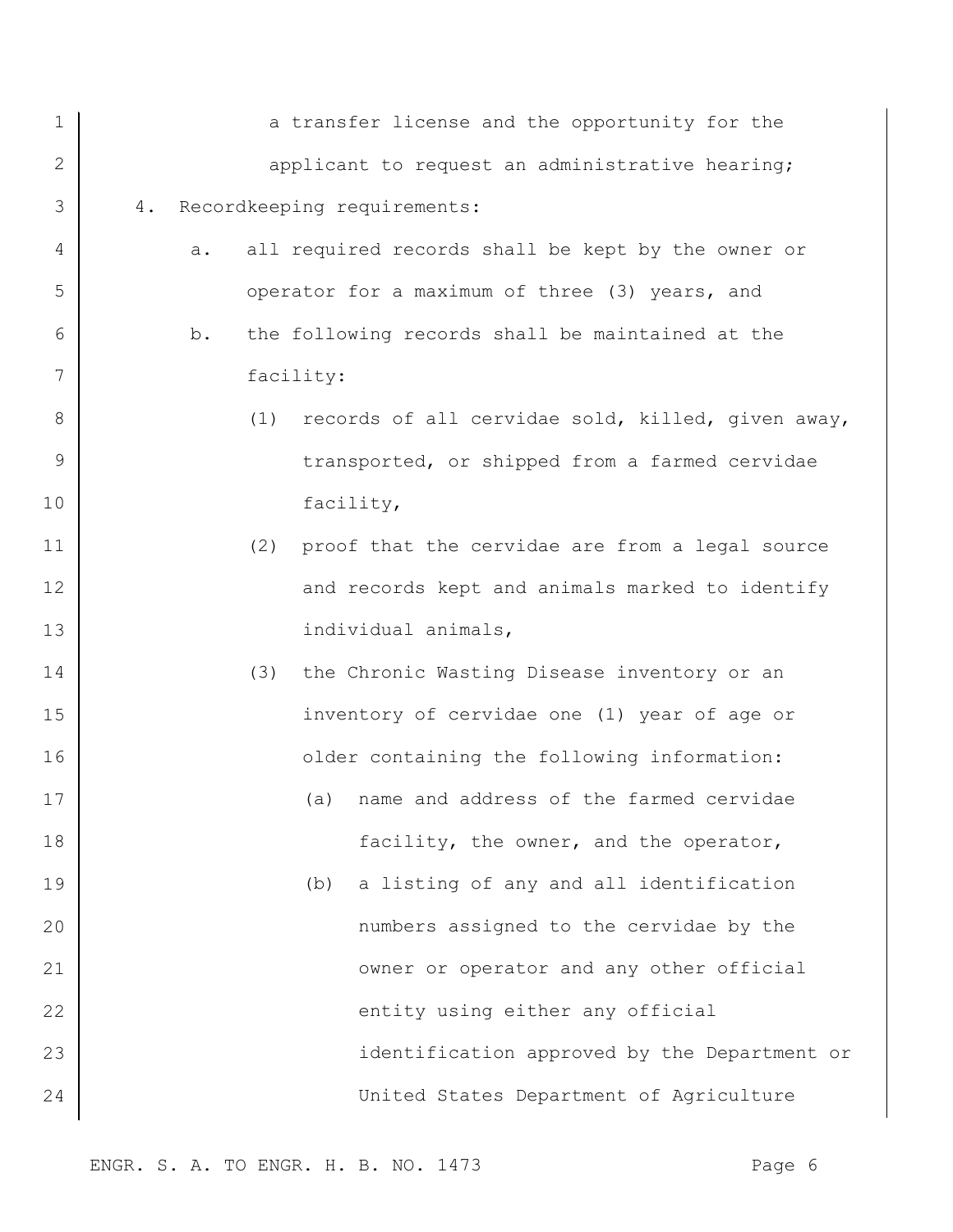| $\mathbf 1$  |     | alphanumeric test tag number or official               |
|--------------|-----|--------------------------------------------------------|
| $\mathbf{2}$ |     | Canadian alphanumeric test tag number, if              |
| 3            |     | applicable,                                            |
| 4            |     | (c)<br>age,                                            |
| 5            |     | (d)<br>sex,                                            |
| 6            |     | date of purchase,<br>(e)                               |
| 7            |     | (f)<br>date of death or date of change of              |
| 8            |     | ownership,                                             |
| 9            |     | (g)<br>any cervidae born at the facility that are      |
| 10           |     | one (1) year of age or older shall be shown            |
| 11           |     | on the inventory record, or upon sale or               |
| 12           |     | transfer of ownership or upon leaving the              |
| 13           |     | facility, whichever comes first, and                   |
| 14           |     | date the inventory was completed, and<br>(h)           |
| 15           | (4) | herd and individual animal health documents,           |
| 16           |     | including, but not limited to, the Certificate of      |
| 17           |     | Veterinary Inspection and test results;                |
| 18           | 5.  | Importation requirements:                              |
| 19           | a.  | import of cervidae originating in any county or        |
| 20           |     | Canadian province where Chronic Wasting Disease exists |
| 21           |     | in free-ranging native herds shall be prohibited,      |
| 22           | b.  | all other cervidae imports shall only be from a source |
| 23           |     | herd that is in a Chronic Wasting Disease surveillance |
| 24           |     | and certification program for a minimum of five (5)    |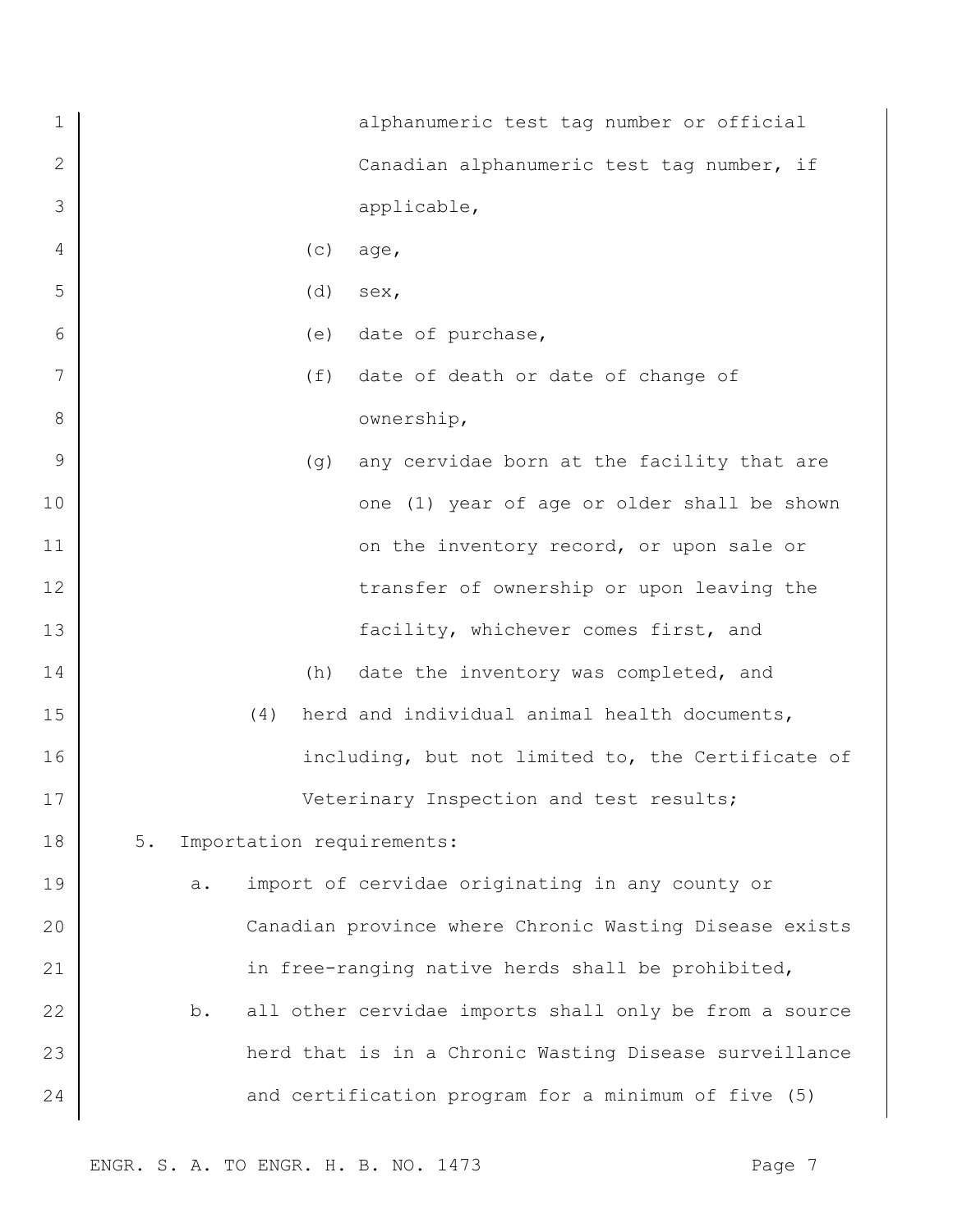| 1                 |                        |                | years monitored and the program meets the standards of  |
|-------------------|------------------------|----------------|---------------------------------------------------------|
| 2                 |                        |                | cervidae importation into Oklahoma,                     |
| 3                 |                        | $\circ$ .      | import of cervidae shall be accompanied by a            |
| 4                 |                        |                | Certificate of Veterinary Inspection and an approved    |
| 5                 |                        |                | Cervidae Import Permit, and                             |
| 6                 |                        | d.             | import of cervidae shall follow all other disease       |
| 7                 |                        |                | testing required by the Oklahoma Statutes or rules      |
| 8                 |                        |                | promulgated by the Department;                          |
| 9                 | 6.                     |                | Animal identification requirements;                     |
| 10                | 7.                     |                | Fencing requirements and limits on the size of licensed |
| 11                | facilities, including: |                |                                                         |
| $12 \overline{ }$ |                        | a.             | the owner or operator shall ensure that farmed          |
| 13                |                        |                | cervidae are confined to the lands described in the     |
| 14                |                        |                | application,                                            |
| 15                |                        | b.             | the perimeter of each farmed cervidae facility shall    |
| 16                |                        |                | be an eight-foot game or high tensile fence designed    |
| 17                |                        |                | in a manner to prevent ingress and egress of cervidae,  |
| 18                |                        | $\mathtt{C}$ . | damage caused to a farmed cervidae facility perimeter   |
| 19                |                        |                | fence by a natural disaster shall not constitute a      |
| 20                |                        |                | violation so long as the owner or operator begins any   |
| 21                |                        |                | necessary repairs immediately upon discovery, acts      |
| 22                |                        |                | expeditiously in the opinion of the Department to       |
| 23                |                        |                | complete any necessary repairs, and reports the extent  |
| 24                |                        |                |                                                         |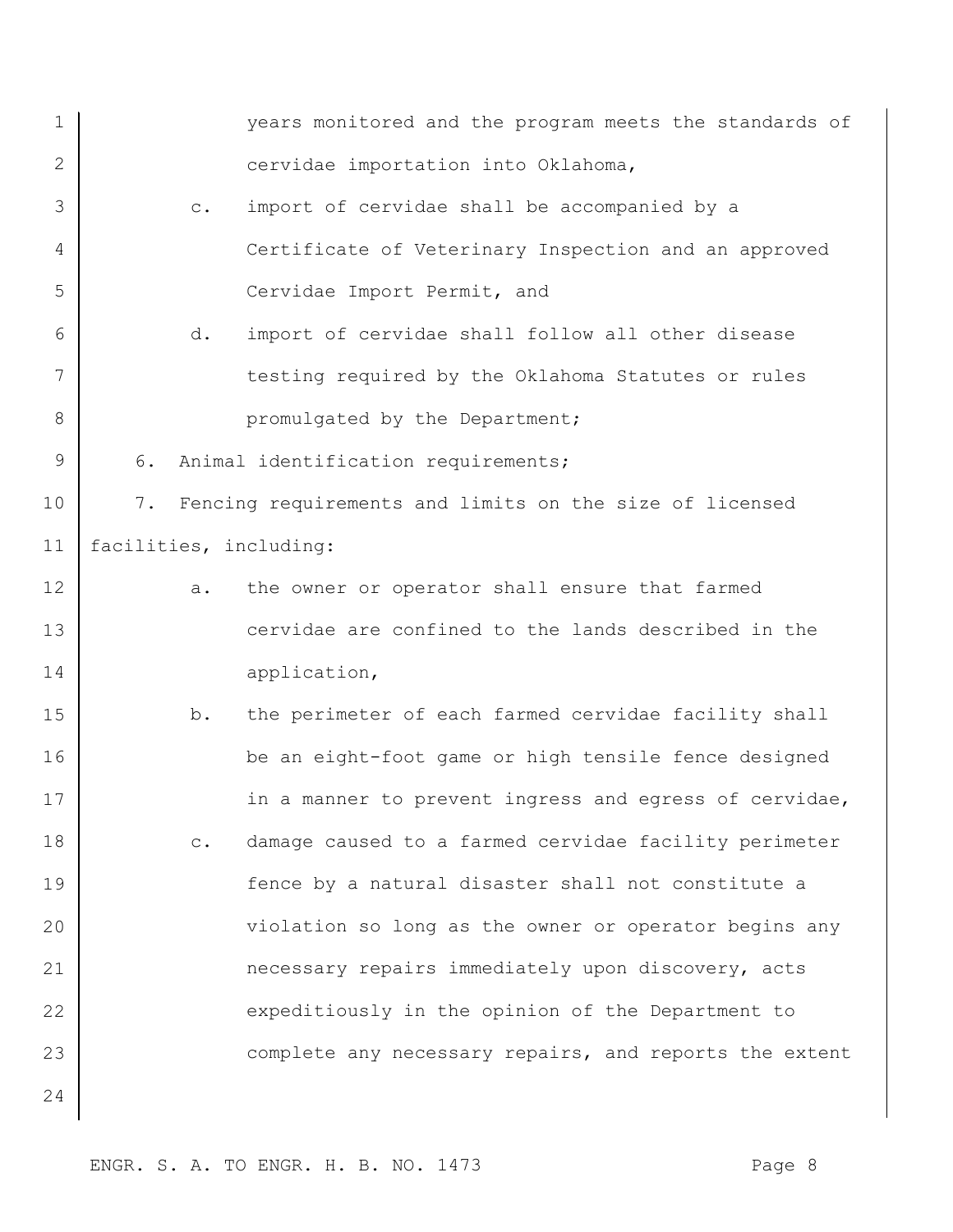1 2 3 4 5 6 7 8 9 10 11 12 13 14 15 16 17 18 19 20 21 22 23 24 and cause of any damage to the Department within two (2) working days of discovery, d. the owner or operator shall notify the Department within two (2) working days of discovery of any wild cervidae within the farmed cervidae facility, e. the owner or operator shall provide each farmed cervidae with adequate water, adequate feed, and appropriate natural or manmade shelter, and reasonable protection from predators, and f. facility size shall be limited to the largest practicable area to ensure no native or wild cervidae are within the confines of the facility. Limitations on facility size may include but not be limited to geography and topography of the property; and 8. Flushing procedures prepared with the input from the Department of Wildlife Conservation to ensure no native cervidae remain in a newly established licensed enclosure. B. Any application for a farmed cervidae license shall be on a form prescribed by the Oklahoma Department of Agriculture, Food, and Forestry. C. All farmed cervidae shall be confined to the lands described in the application for a specific facility and in a manner to prohibit: